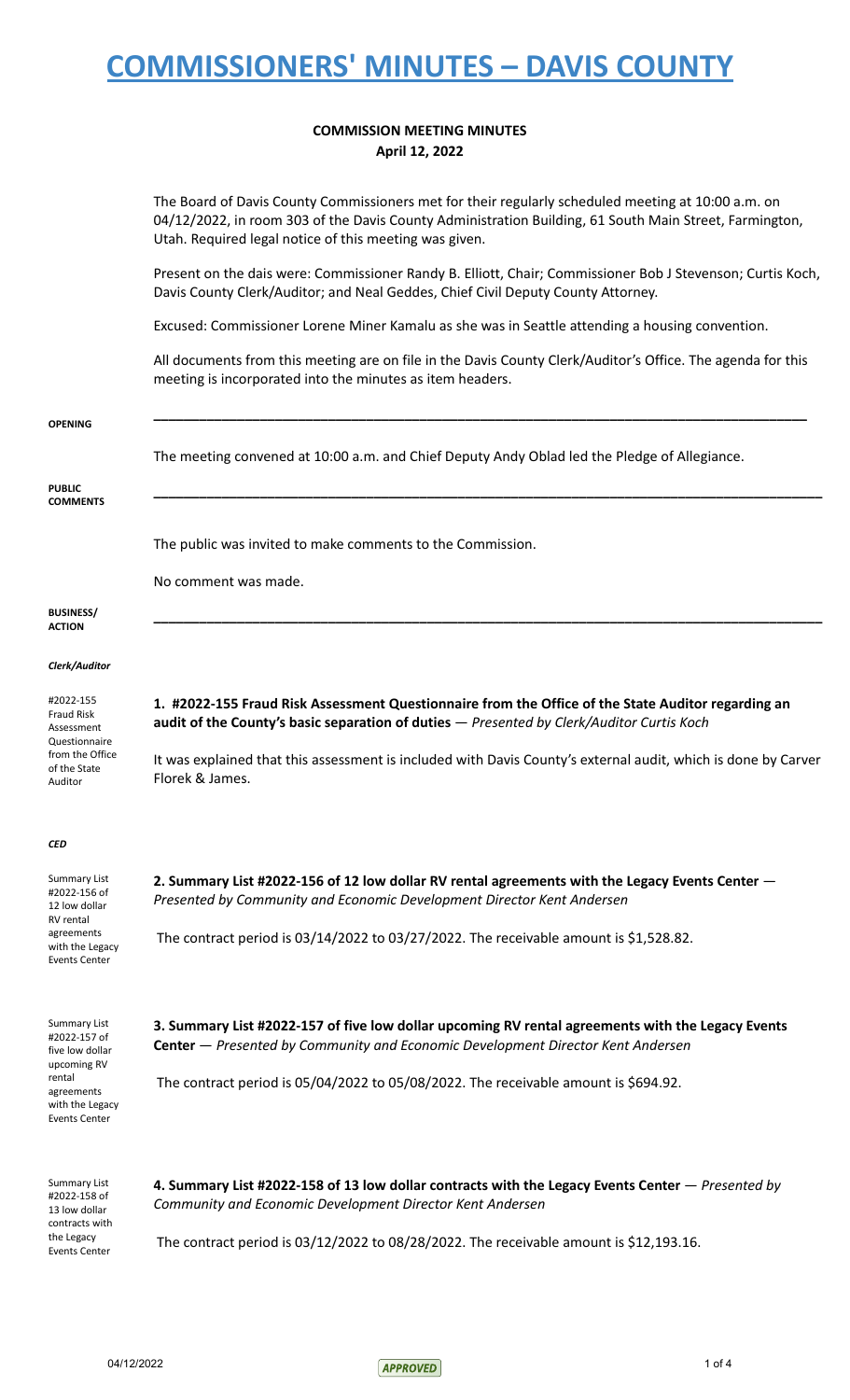Sponsorship Agreement #2022-159 with **Centerpoint** Legacy Theatre

**5. Sponsorship Agreement #2022-159 with Centerpoint Legacy Theatre** — *Presented by Community and Economic Development Director Kent Andersen*

The contract period is 01/01/2022 to 01/30/2023. The payable amount is \$20,000.

Motion to Approve Item 1 and Items 2-5: Com. Stevenson Seconded: Com. Elliott All voted Aye

#### *Facilities*

Agreement #2022-160 with Hales Engineering, LLC

**6. Agreement #2022-160 with Hales Engineering, LLC to complete a traffic impact study for the Legacy Events Center redevelopment project** — *Presented by Facilities Director Lane Rose*

The contract period is 04/12/2022 to 07/31/2022. The payable amount is \$8,400.

Motion to Approve: Com. Stevenson Seconded: Com. Elliott All voted Aye

#### *Health*

| Amendment<br>#2021-537-A to<br>the contract<br>with Discover<br><b>Family Coalition</b> | 7. Amendment #2021-537-A to the contract with Discover Family Coalition to increase funding for the<br>prevention program addressing youth use of e-cigs, marijuana, and other drugs in Davis County $-$<br>Presented by Health Director Brian Hatch |
|-----------------------------------------------------------------------------------------|------------------------------------------------------------------------------------------------------------------------------------------------------------------------------------------------------------------------------------------------------|
|                                                                                         | The contract period is $04/12/2022$ to $12/31/2022$ . The payable amount is not to exceed \$76,500.                                                                                                                                                  |

Memo of Understanding #2022-161 with Wasatch Peak Academy

**8. Memo of Understanding #2022-161 with Wasatch Peak Academy to reimburse the allowable cost for portable high-efficiency particulate air (HEPA) fan/filtration systems or other small items allowing for improved air circulation using funds received from the CARES Act to assist the school district** — *Presented by Health Director Brian Hatch*

It was noted that this is for air filtration equipment in the classrooms of Wasatch Peak Academy. The contract period is 04/12/2022 to 12/31/2022. The payable amount is \$4,022.97.

Agreement #2022-162 with Assured Independence, LLC to provide needed services for clients from approved providers

**9. Agreement #2022-162 with Assured Independence, LLC to provide needed services for clients from approved providers** — *Presented by Health Director Brian Hatch*

The terms are payable in various amounts based on services provided. The agreement begins on the date of the last signature and ends 6/30/2023.

Commissioner Stevenson asked Brian Hatch a question in regards to Item 8. He asked if all of the HEPA filters have been installed in the Davis County Schools. Brian Hatch stated that the filters have been installed and were purchased by the Davis County School District for every classroom. Commissioner Stevenson asked Brian if the Health Department has seen a difference and if the air filters are working. Brian stated the Health Department does not have any direct data they have been monitoring, however, these are 99.9% particulate filters which pull out a lot of particles.

Brian stated the Health Department will be monitoring this in the future with the School District. He went on to state that anecdotally, these filters work.

> Motion to Approve Items 7-9: Com. Stevenson Seconded: Com. Elliott All voted Aye

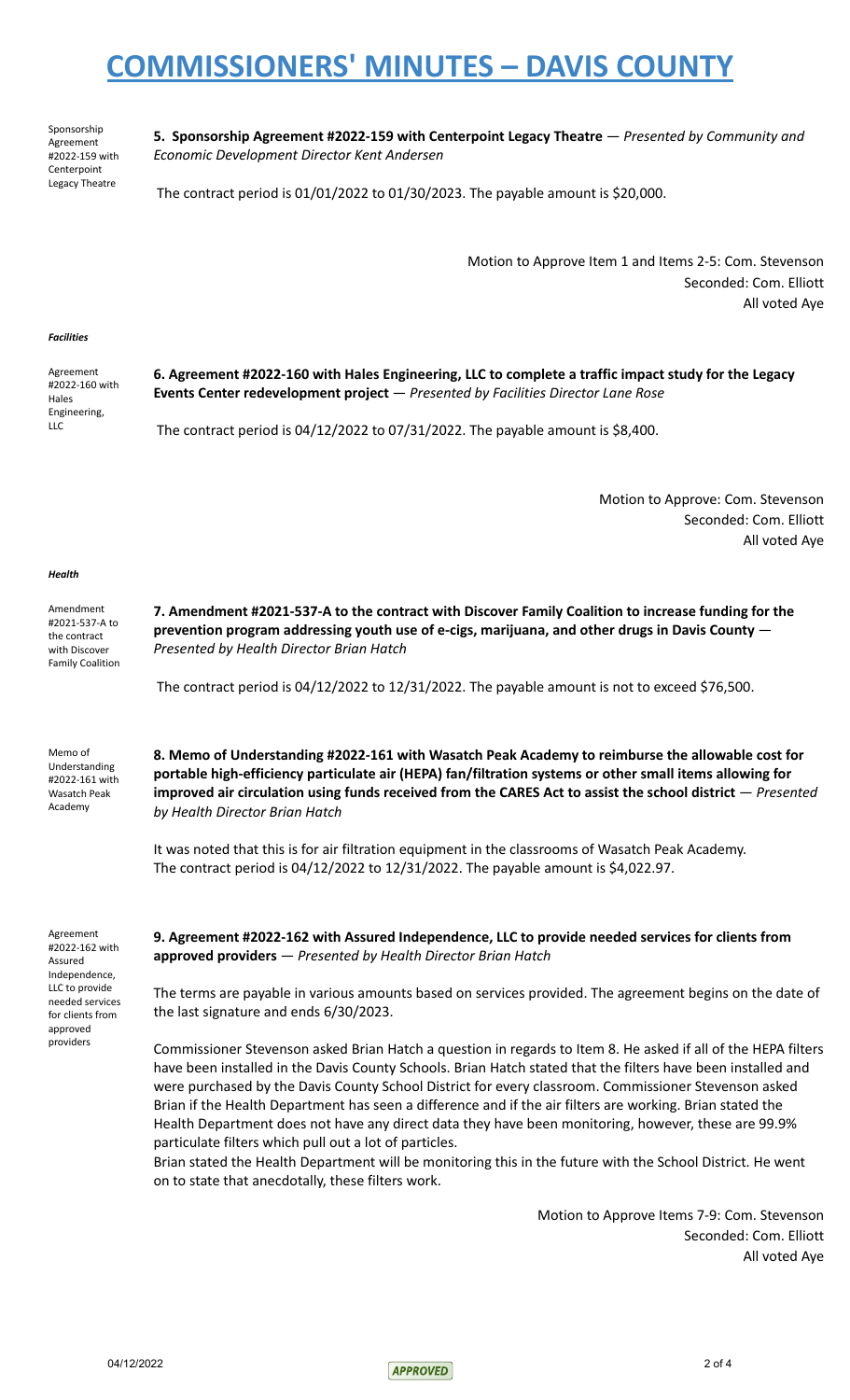| Sheriff                                                                                      |                                                                                                                                                                                                                                                                                                                                                                                                                                                                                                                                                                                                                 |
|----------------------------------------------------------------------------------------------|-----------------------------------------------------------------------------------------------------------------------------------------------------------------------------------------------------------------------------------------------------------------------------------------------------------------------------------------------------------------------------------------------------------------------------------------------------------------------------------------------------------------------------------------------------------------------------------------------------------------|
| Training<br>Reimbursement<br>Agreement<br>#2022-163 with<br>Vanessa Lovena<br><b>Buehner</b> | 10. Training Reimbursement Agreement #2022-163 with Vanessa Lovena Buehner for Special Functions<br>Officer (SFO) and Basic Corrections Officer (BCO) certification - Presented by Sheriff's Office Chief Deputy<br>Andy Oblad                                                                                                                                                                                                                                                                                                                                                                                  |
|                                                                                              | The payable amount is \$13,560. Terms begin the date of graduation from the academy, ending two years<br>from that date.                                                                                                                                                                                                                                                                                                                                                                                                                                                                                        |
| <b>Training</b><br>Reimbursement<br>Agreement<br>#2022-164 with<br>Michael Wayne<br>Boone    | 11. Training Reimbursement Agreement #2022-164 with Michael Wayne Boone for Special Functions<br>Officer (SFO) and Basic Corrections Officer (BCO) certification - Presented by Sheriff's Office Chief Deputy<br>Andy Oblad                                                                                                                                                                                                                                                                                                                                                                                     |
|                                                                                              | The payable amount is \$13,560, beginning the date of graduation from the academy [Ending two years from<br>that date.]                                                                                                                                                                                                                                                                                                                                                                                                                                                                                         |
| Training<br>Reimbursement<br>Agreement<br>#2022-165 with<br>Eddie J List                     | 12. Training Reimbursement Agreement #2022-165 with Eddie J List for Law Enforcement Officer (LEO)<br>certification - Presented by Sheriff's Office Chief Deputy Andy Oblad                                                                                                                                                                                                                                                                                                                                                                                                                                     |
|                                                                                              | The payable amount is \$13,030. Terms begin the date of graduation from the academy [Ending two years<br>from that date.]                                                                                                                                                                                                                                                                                                                                                                                                                                                                                       |
| Agreement<br>#2022-166 with<br>the Utah<br>Department of                                     | 13. Agreement #2022-166 with the Utah Department of Health to detect and mitigate the spread of<br>COVID-19 within the confinement facility - Presented by Sheriff's Office Chief Deputy Andy Oblad                                                                                                                                                                                                                                                                                                                                                                                                             |
| Health                                                                                       | The contract period is 04/01/2022 to 07/31/2024. The receivable amount is \$317,080.72.                                                                                                                                                                                                                                                                                                                                                                                                                                                                                                                         |
| Release of<br>Liability, Waiver<br>of Rights, and<br>Participant<br>Agreement<br>#2022-167   | 14. Release of Liability, Waiver of Rights, and Participant Agreement #2022-167 (Participant 1) for the<br>Secure Continuous Remote Alcohol Monitoring (SCRAM) program - Presented by Sheriff's Office Chief<br>Deputy Andy Oblad                                                                                                                                                                                                                                                                                                                                                                               |
|                                                                                              | Commissioner Elliot read the terms as follows: The contract period begins 04/12/2022. The receivable is a<br>varied amount based on used tests and monitoring fees.                                                                                                                                                                                                                                                                                                                                                                                                                                             |
| Release of<br>Liability, Waiver<br>of Rights, and<br>Participant<br>Agreement<br>#2022-168   | 15. Release of Liability, Waiver of Rights, and Participant Agreement #2022-168 (Participant 2) for the<br>Secure Continuous Remote Alcohol Monitoring (SCRAM) program - Presented by Sheriff's Office Chief<br>Deputy Andy Oblad                                                                                                                                                                                                                                                                                                                                                                               |
|                                                                                              | Commissioner Elliott asked Chief Oblad to explain the SCRAM Program. Chief Oblad explained that the<br>participants of the SCRAM Program agree to be monitored for 24 hours a day, 7 days a week in order to be<br>sober. He noted that the participants wear a bracelet and different things. He went on to explain that this<br>program allows these individuals to go to work while still checking in and maintaining their sobriety.<br>Commissioner Elliot read the terms as follows: The contract period begins 04/12/2022. The receivable is a<br>varied amount based on used tests and monitoring fees. |
|                                                                                              | Motion to Approve Items 10-15: Com. Stevenson<br>Seconded: Com. Elliott<br>All voted Aye                                                                                                                                                                                                                                                                                                                                                                                                                                                                                                                        |
| <b>CONSENT</b>                                                                               |                                                                                                                                                                                                                                                                                                                                                                                                                                                                                                                                                                                                                 |

**ITEMS**

Commissioner Stevenson moved to recess to the Board of Equalization. Commissioner Elliott seconded the motion. All voted Aye.